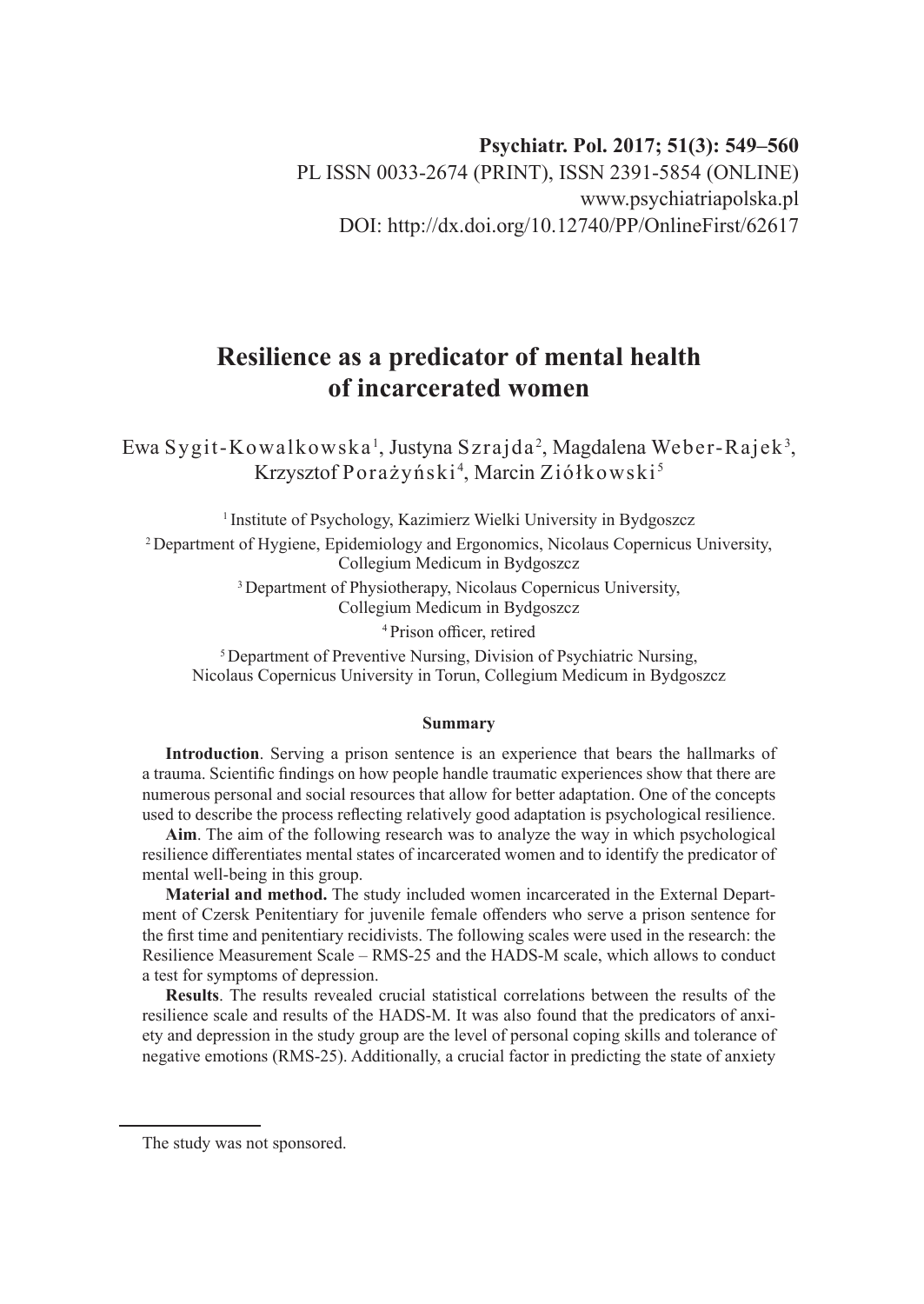is the number of years of imprisonment. The conducted regression analysis also showed that the level of personal coping skills and tolerance of negative emotions (RMS-25) as well as openness to new experiences and sense of humor (RMS-25) are essential predicators of the level of aggression.

**Conclusions**. The concept of psychological resilience is significant in analyzing the differences in mental health of incarcerated women and may help to create conditions that are conducive to reducing negative effects of prisoners staying in conditions of institutional constraint.

**Key words:** resilience, incarcerated women, mental state

#### **Introduction**

Scientific findings on how people handle traumatic experiences show that there are numerous personal and social resources that allow for better adaptation. These include: an optimistic attitude, self-esteem and self-efficacy, using social support, altruistic attitude, empathy, high intelligence, self-assessment and sense of humor [1–3]. Specific human characteristics serve protective functions and despite numerous burdens and accumulating stressors, they help people to handle difficulties [4]. One of the concepts used to describe the process reflecting relatively good adaptation is psychological resilience of people [5]. Its key feature is flexible adaptation to living conditions despite traumatic experiences. The *resilience theory* is used to predict the course of post-traumatic disorders of an individual as well as to develop and undertake different forms of intervention alleviating their negative effects [4]. Psychological resilience can be developed and shaped through strong motivation, willingness to learn as well as a flexible approach to one's behavior [6, 7].

Imprisonment in solitary confinement is undoubtedly a traumatic experience. According the Erving Goffman's theory on total institutions, the environment of a penitentiary not only isolates prisoners from the external world and forces them to submit to the rules and regulations, but also deprives them of individualism and possibilities to fulfill their basic needs, including the need for security [8]. In their analysis of literature on this subject, Wawrzyniak et al. [9] demonstrate that the functioning of a person incarcerated in a penitentiary is associated with experiencing mainly negative emotions: deteriorated mood, sense of threat, violence and aggression. Exposure to such states is part of an experience that bears the hallmarks of a trauma. According to Sadowska et al. [10] deterioration of mental health of prisoners often results from the lack of hope for improvement of their situation in the face of many years isolation.

The incarceration rate (number of people sentenced to imprisonment per 100,000 residents) in Poland was 106 in 1989, 235 in 2006, and in the years 2008–2010 the rate reached the average value of 228, and in the year 2013 – 219 [11]. The abovepresented data show that the rate grew considerably, which means that also the number of people potentially exposed to mental health problems is growing. Data collected as of 30 September 2015 show that among persons incarcerated in penitentiary institutions (72,609 prisoners) there are 3.4% of women [11]. Although women constitute only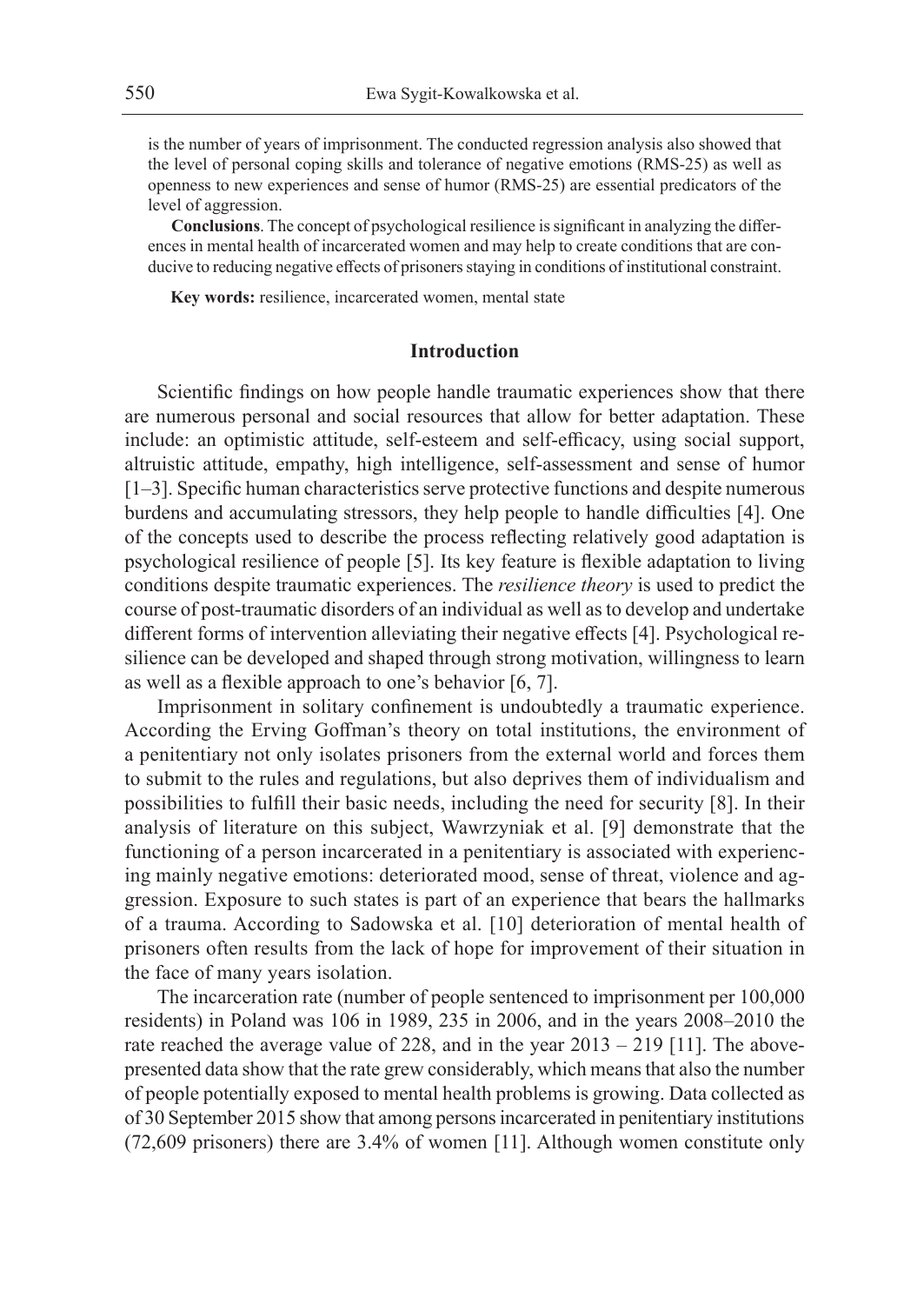a small percentage of all prisoners, the data show that 50% to 64% of that population experience mental health problems in conditions of solitary confinement [12].

## **Aim**

The aim of the following research was to analyze the way in which psychological resilience differentiates the mental state of incarcerated women and to identify the predicator of mental health in this group. Moreover, the influence of sociodemographic factors was taken into account.

# **Material and method**

The research was approved by the Bioethics Committee of Nicolaus Copernicus University, Collegium Medicum in Bydgoszcz (KB 613/2015). The study included women incarcerated in the External Department of Czersk Penitentiary for juvenile female offenders who serve a prison sentence for the first time and penitentiary recidivists.

The research was conducted anonymously. Questionnaires were placed in a room with access for all prisoners. The questionnaire envelope had an attached note which explained the purpose of the research. After completing the questionnaires, respondents put them into a specially prepared "ballot box". Such a method of collecting data does not classify the material as a random sample, since the questionnaires were completed only by volunteers. Nevertheless, this way of gathering data was optimal, as it allowed to maintain full confidentiality and anonymity.

In total, 46 women at the age from 25 to 64 were examined (average age of 35.95). The statistical analysis excluded 4 questionnaires due to incompleteness of the provided data.

The study group was divided in terms of the length of stay in the penitentiary:

- up to one year  $-8$  women;
- $\cdot$  1–3 years 20 women;
- $4-6$  years  $-9$  women;
- $\cdot$  7–10 years 5 women;

The following scales were used in the research:

- 1. The Resilience Measurement Scale RMS-25 by Ogińska-Bulik and Juczyński [13]. The scale allows for measuring the overall level of resilience, treated as a personality trait, as well as its five constituent factors:
	- perseverance and proactive approach;
	- openness to new experiences and sense of humor;
	- personal coping skills and tolerance of negative emotions;
	- tolerance of failures and treating life as a challenge;
	- optimistic attitude to life and the ability to mobilize oneself in difficult situations.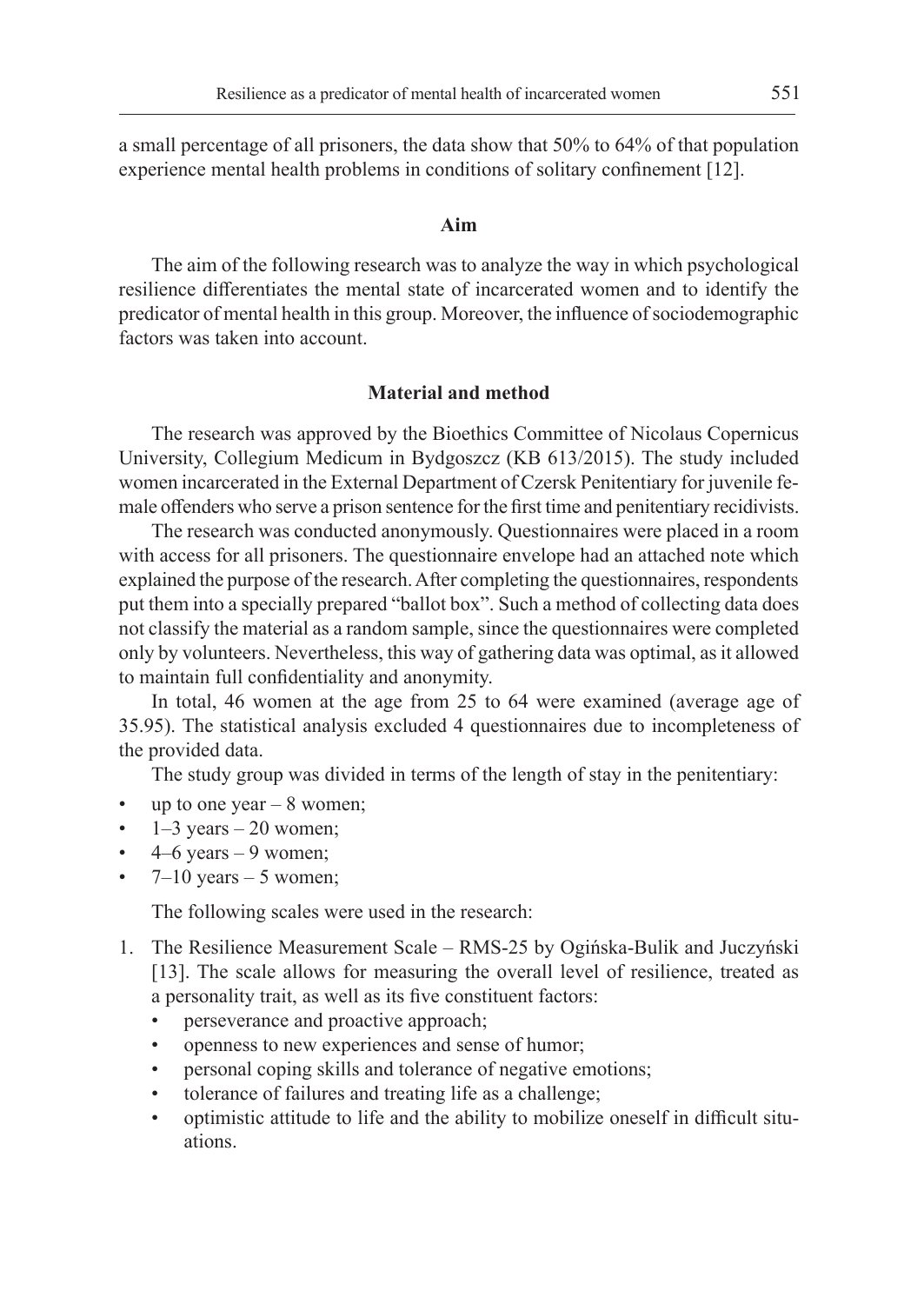The above enumerated characteristics are evaluated on a 5-degree Likert scale (from  $0$  – strongly disagree, to  $4$  – strongly agree). The higher the result, the higher the level of resilience. A resilience scale result constitutes a sum of five factors, covering 5 items. The overall result of RMS-25 may be expressed in sten scores, where results between 1–4 sten stand for low resilience, 5–6 sten – medium resilience, and 7–10 sten – high resilience. The scale achieved satisfactory psychometrical characteristics (reliability measured with Cronbach's alpha coefficient is 0.89; while absolute stability measured by a test-retest method after 4 weeks is 0.85).

2. The HADS-M scale (Hospital Anxiety and Depression Scale by Zigmond and Snaith) modified by Majkowicz, de Walden-Gałuszko, Chojnacka-Szawłowska [14]. The scale allows for conducting a test for symptoms of depression. The HADS-M scale contains 16 questions, each with the following answers to choose from: strongly agree, agree, disagree and strongly disagree. The scale consists of three subscales: depression, anxiety and aggression. Two independent subscales, each containing seven statements, independently refer to anxiety and depression. An examined person may receive from 0 to 3 points for each of them. Two statements evaluating the level of aggression were added to the original version of the HADS scale. The maximum result separately for anxiety and depression is 21 points, while for aggression (irritation) – 6 points. For anxiety and depression the results are interpreted as follows: 0–7 points – no disorders; 8–10 – borderline states;  $11–21$  – disorders. In the case of aggression (irritation) the diagnostic result is  $> 5$ points. The HADS scale is a universally applied method of measuring anxiety and depression both in psychiatric practice and in examining mentally healthy persons. Validation tests of the basic and modified versions of the HADS scale showed its satisfactory reliability and accuracy also with respect to the group of prisoners [15].

In order to measure sociodemographic variables (age, length of stay in the penitentiary) respondent's particulars were included in the survey.

The following questions were asked:

- 1. What is the mental state of the respondents in terms of depression, anxiety and aggression?
- 2. What is the level of psychological resilience of the respondents (overall level and the level of its five constituent factors)?
- 3. Is there any correlation between the respondents' mental state in terms of depression, anxiety, aggression and psychological resilience (overall level and its five constituent factors)?
- 4. Is there any correlation between sociodemographic variables (age, length of stay in the penitentiary) and the mental state as well as psychological resilience of the respondents?
- 5. What is the predicator of the mental state of women incarcerated in the penitentiary?

For the purposes of statistical analysis Statistica 12.0. software was used. In order to assess consistency of distribution of the examined variables with normal distribu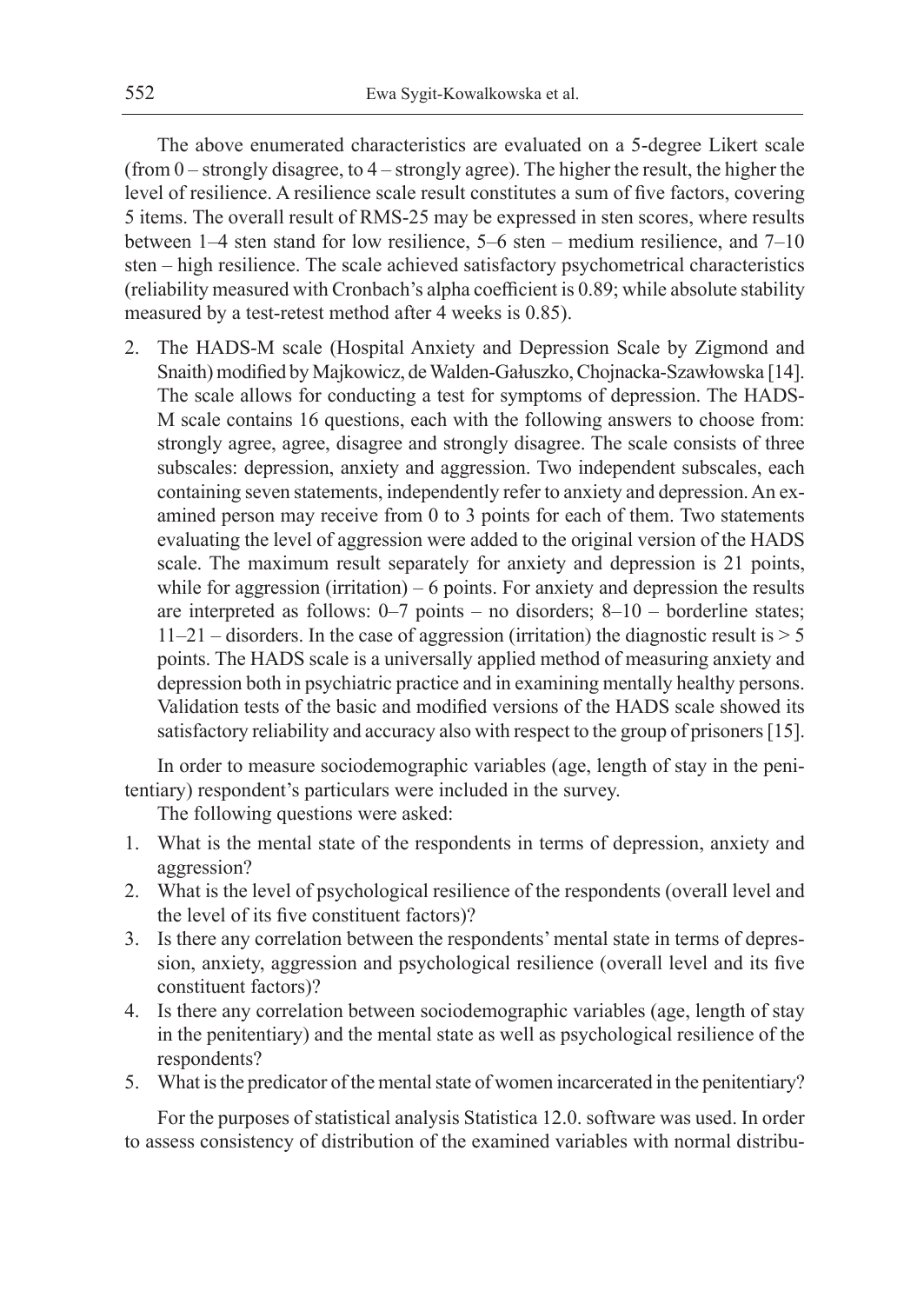tion, the Shapiro-Wilk test was applied. The results were presented as the arithmetic mean with a standard deviation (SD). The correlation between the examined variables was tested using Spearman's rank correlation (Spearman's rho). A step-wise multiple regression analysis was conducted in order to create a model based solely on relevant predicators. The hypotheses were verified at the significance level of  $\alpha = 0.5$ .

# **Results**

Temporary standards and average results of the studies described in literature regarding those research tools were used.

As far as the level of resilience is concerned (RMS-25 scale):

- low results were obtained by 20 respondents (47.6%);
- average results were obtained by 7 respondents  $(16.7\%)$ ;
- high results were obtained by 15 respondents (35.7%);

The HADS-M scale results were as follows:

- no anxiety disorders found in 11 respondents (26.2%);
- borderline states found in 2 respondents (4.8%);
- results indicating disorders were discovered in 29 respondents (69%).

The analysis of the depression subscale showed that 47.6% of examined women obtained results which indicated lack of disorders; borderline states were found in 5 women (12%), whereas 17% of respondents (40.4%) suffered from depression. The aggression (irritation) subscale analysis showed that 2 of the examined women achieved the diagnostic result. Table 1 presents results of the analyzed variables in the entire examined group.

| Variable                    |                                                                                               | N  | Mean   | Min. | Max. | <b>SD</b> |
|-----------------------------|-----------------------------------------------------------------------------------------------|----|--------|------|------|-----------|
| Resilience<br><b>RMS-25</b> | Overall result                                                                                |    | 67.190 | 13   | 100  | 23,600    |
|                             | Perseverance and proactive<br>approach                                                        | 42 | 14.000 |      | 20   | 5.217     |
|                             | Openness to new experiences and<br>sense of humor                                             | 42 | 14.047 | 2    | 29   | 5.355     |
|                             | Personal coping skills and tolerance<br>of negative emotions                                  | 42 | 13.738 | 3    | 20   | 4.978     |
|                             | Tolerance of failures and treating<br>life as a challenge                                     | 42 | 13.357 | 3    | 20   | 4.878     |
|                             | Optimistic attitude to life and the<br>ability to mobilize oneself in difficult<br>situations | 42 | 13.071 | 3    | 20   | 4.749     |

Table 1. **Results of the analyzed variables**

*table continued on the next page*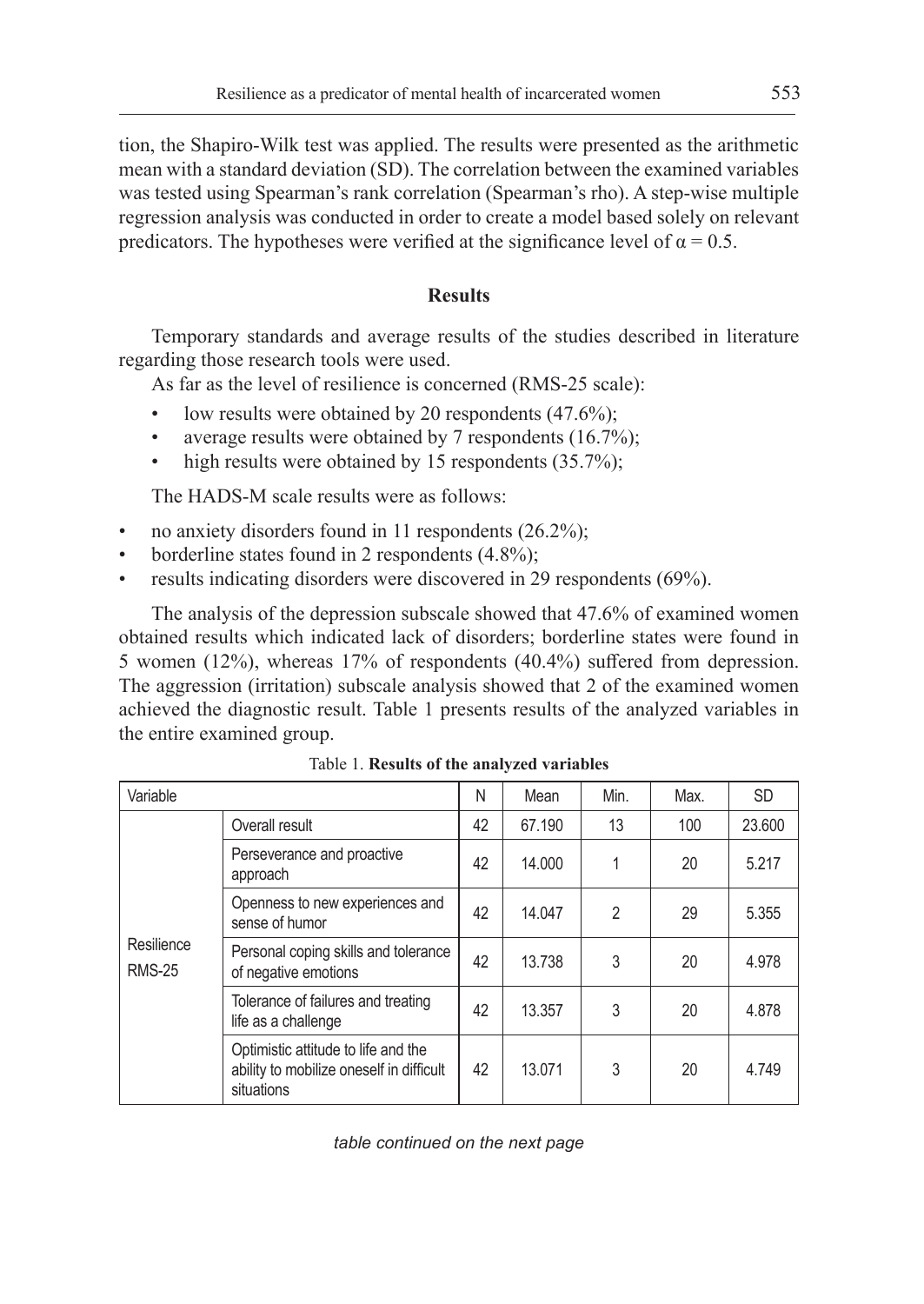| Signs of<br>depression<br><b>HADS-M</b> | Overall result | 42 | 21.952 | 35 | 9.012 |
|-----------------------------------------|----------------|----|--------|----|-------|
|                                         | Depression     | 42 | 11.095 | 18 | 4.230 |
|                                         | Anxiety        | 42 | 8.476  | 16 | 4.890 |
|                                         | Aggression     | 42 | 2.000  |    | 1.766 |

Spearman's rank correlation between the resilience scale results and the general HADS-M scale results was conducted in the study group. The results were presented in table 2.

Table 2. **Spearman's rank correlation between the RMS-25 scale results and the HADS-M scale results (overall result)**

|                                                                                                    | <b>HADS-M</b>  |                             |  |  |
|----------------------------------------------------------------------------------------------------|----------------|-----------------------------|--|--|
| Variable                                                                                           | Spearman's rho | Statistical<br>significance |  |  |
| RMS-25 (Overall result)                                                                            | $-0.697$       | p < 005                     |  |  |
| RMS-25 Perseverance and proactive approach                                                         | $-0.712$       | p < 005                     |  |  |
| RMS-25 Openness to new experiences and sense of humor                                              | $-0.678$       | p < 005                     |  |  |
| RMS-25 Personal coping skills and tolerance of negative emotions                                   | $-0.718$       | p < 005                     |  |  |
| RMS-25 Tolerance of failures and treating life as a challenge                                      | $-0.656$       | p < 005                     |  |  |
| RMS-25 Optimistic attitude to life and the ability to mobilize oneself<br>in difficult situations. | $-0.673$       | p < 005                     |  |  |

The results showed crucial statistical negative correlations between the resilience results and the HADS-M scale results. This means that the higher the resilience, the lower the intensification of psychological problems.

In the next stage Spearman's rank correlation between the RMS-25 subscales and the HADS-M subscales was conducted. The results were presented in table 3.

|  |  |  |  | Table 3. Spearman's rho correlation between the RMS-25 and HADS-M subscales |  |  |  |  |  |  |  |  |
|--|--|--|--|-----------------------------------------------------------------------------|--|--|--|--|--|--|--|--|
|--|--|--|--|-----------------------------------------------------------------------------|--|--|--|--|--|--|--|--|

| Variable                                                                                           | HADS-M<br>(anxiety) | <b>HADS-M</b><br>(depression) | <b>HADS-M</b><br>(aggression) |
|----------------------------------------------------------------------------------------------------|---------------------|-------------------------------|-------------------------------|
|                                                                                                    | Spearman's rho      | Spearman's rho                | Spearman's rho                |
| RMS-25 Perseverance and proactive approach                                                         | $-0.685*$           | $-0.612*$                     | $-0.187$                      |
| RMS-25 Openness to new experiences and sense<br>of humor                                           | $-0.693*$           | $-0.651*$                     | $-0.150$                      |
| RMS-25 Personal coping skills and tolerance of<br>negative emotions                                | $-0.736*$           | $-0.646*$                     | $-0.258$                      |
| RMS-25 Tolerance of failures and treating life as<br>a challenge                                   | $-0.686*$           | $-0.654*$                     | $-0.155$                      |
| RMS-25 Optimistic attitude to life and the ability to<br>mobilize oneself in difficult situations. | $-0.702*$           | $-0.630*$                     | $-0.144$                      |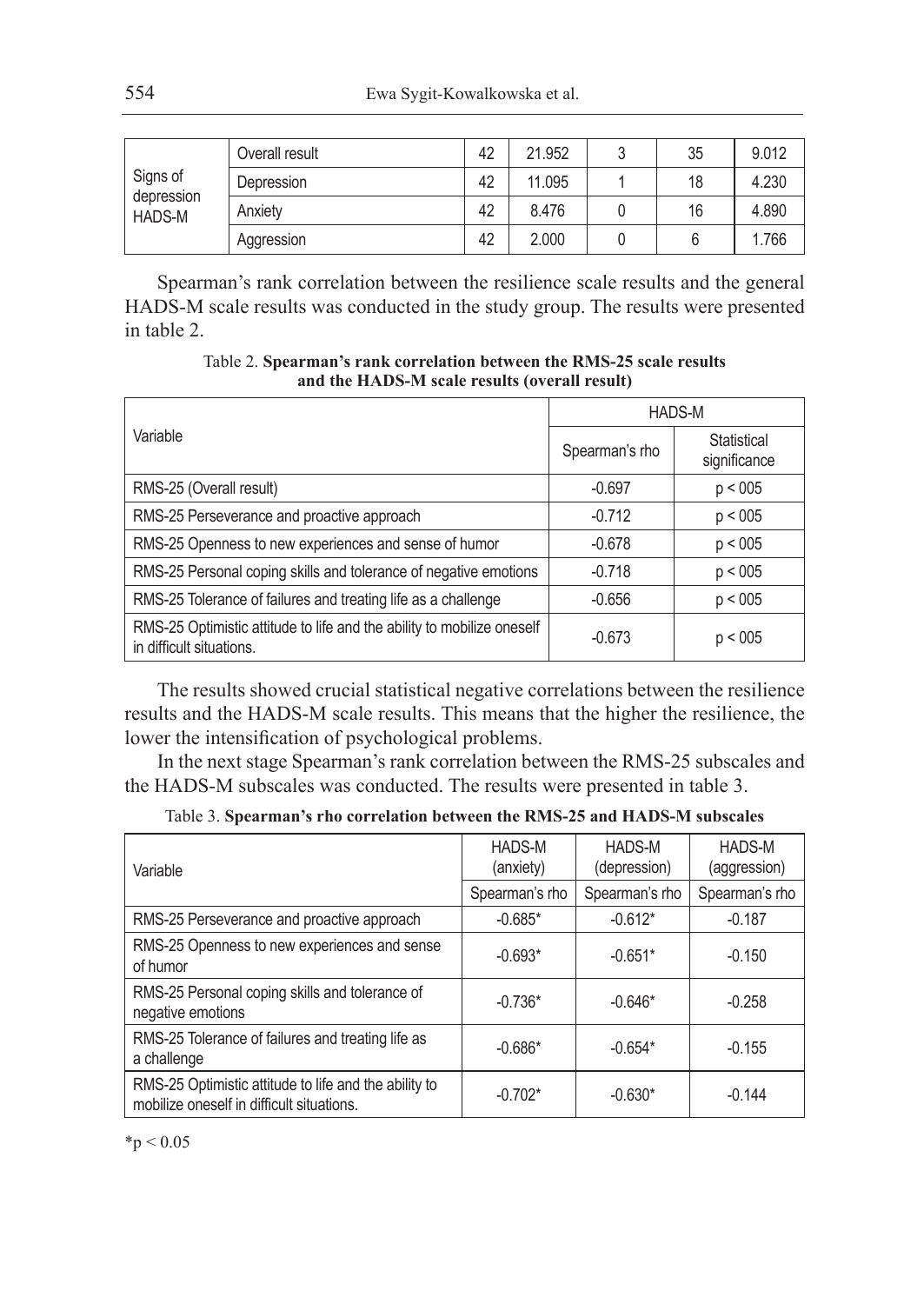A statistically significant negative correlation was found between all resilience subscales and anxiety as well as depression measured by the HADS-M scale. No statistically significant correlations between the resilience subscales and aggression measured with the HADS-M scale were found.

In the next stage of the research, a step-wise multiple regression model was used, where the predicators were: age, number of years of imprisonment, level of resilience and proactive approach (RMS-25), openness to new experiences and sense of humor (RMS-25), personal coping skills and tolerance of negative emotions (RMS-25), tolerance of failures and treating life as a challenge (RMS-25) as well as an optimistic attitude to life and the ability to mobilize oneself in difficult situations (RMS-25), while the dependent variable was the level of anxiety, depression and aggression (HADS-M).

In the case of the anxiety variable – the model proved statistically significant:  $F(2.39) = 28.42$ ;  $p < 0.001$ . It explained 57.2% of the observed variance of the dependent variable (corrected R-squared  $= 0.572$ ). Two predicators were introduced to the model.

| Predicator                                                               | <b>B</b> coefficient | Beta coefficient | Student's t-test | Statistical<br>significance |
|--------------------------------------------------------------------------|----------------------|------------------|------------------|-----------------------------|
| Constant                                                                 | 21.960               |                  | 14.48            | < 0.001                     |
| Personal coping skills and<br>tolerance of negative emotions<br>(RMS-25) | $-0.629$             | $-0.740$         | 7.16             | < 0.001                     |
| Number of years of imprisonment                                          | $-0.768$             | $-0.355$         | 3.43             | 0.001                       |

Table 4. **Results for the predicators – level of personal coping skills and tolerance of negative emotions (RMS-25) as well as the number of years of imprisonment**

The regression analysis showed that the level of personal coping skills and tolerance of negative emotions (RMS-25), as well as the number of years of imprisonment are essential predicators of the dependent variable: level of anxiety (HADS-M). The analysis of the Beta coefficient values informs us that a lower level of personal coping skills and tolerance of negative emotions (RMS-25) as well as a lower number of years of imprisonment allow us to predict a higher level of anxiety (HADS-M).

Based on the B coefficient values, the following regression formula was introduced to the model:

Level of anxiety  $(HADS-M) = 21.960 - 0.629$  \* (personal coping skills and tolerance of negative emotions  $RMS-25$ ) – 0.768  $*$  (number of years of imprisonment)

In the case of the depression variable, the model proved statistically significant: F  $(1.40) = 23.201$ ;  $p < 0.001$ . It explained 35.1% of the observed variance of the dependent variable (corrected R-squared  $= 0.351$ ). One predicator was introduced to the model.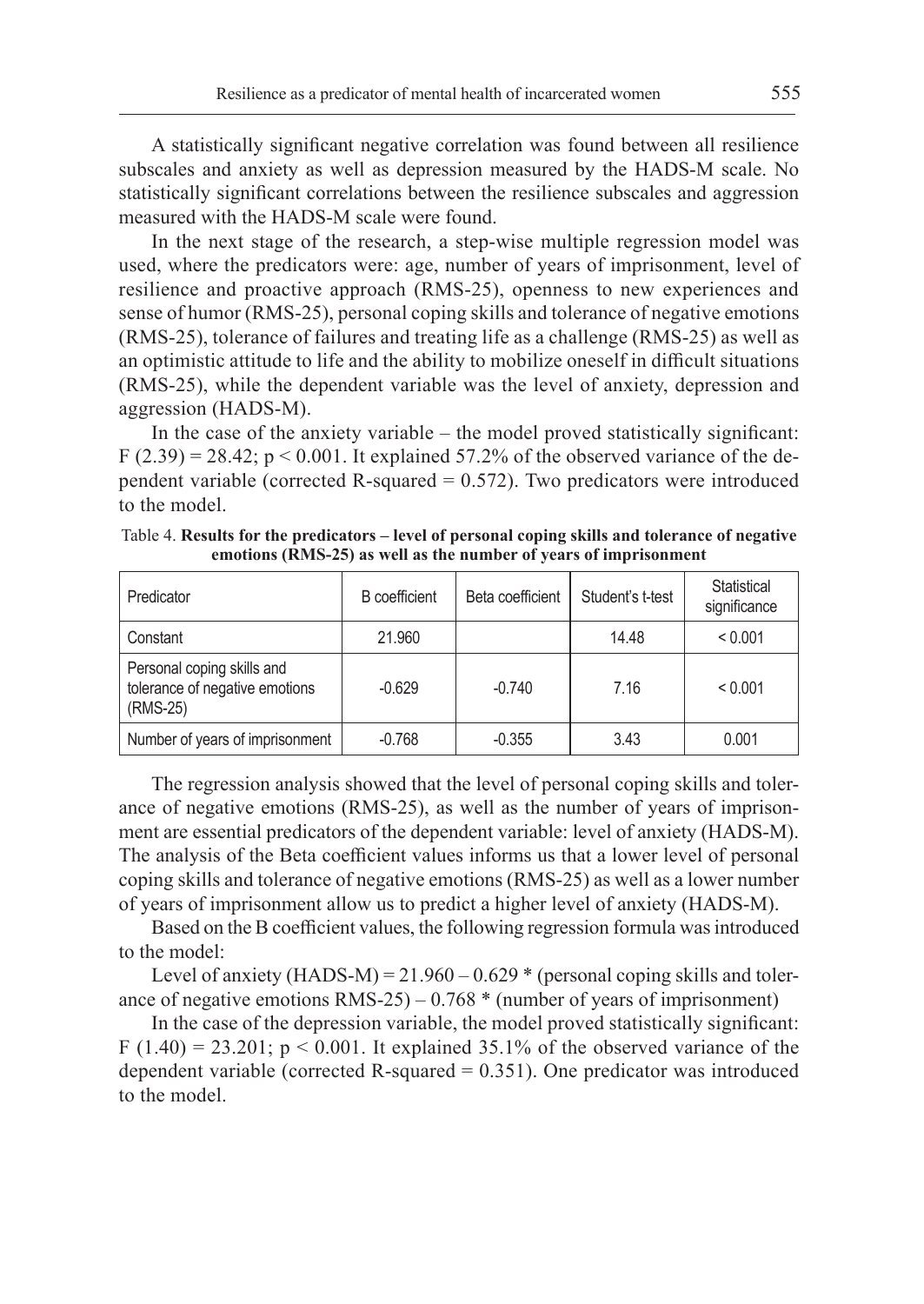| Predicator                                                               | <b>B</b> coefficient | Beta coefficient | Student's t-test | Statistical<br>significance |
|--------------------------------------------------------------------------|----------------------|------------------|------------------|-----------------------------|
| Constant                                                                 | 16.653               |                  | 9.24             | < 0.001                     |
| Personal coping skills and<br>tolerance of negative emotions<br>(RMS-25) | $-0.595$             | $-0.606$         | 4.82             | < 0.001                     |

Table 5. **Results for the predicator – level of personal coping skills and tolerance of negative emotions (RMS-25)**

The regression analysis showed that the level of personal coping skills and tolerance of negative emotions (RMS-25) is a crucial predicator of the dependent variable: level of depression (HADS-M). The analysis of the Beta coefficient values informs us that a lower level of personal coping skills and tolerance of negative emotions (RMS-25) allow us to predict a higher level of depression (HADS-M).

Based on the B coefficient values, the following regression formula was introduced to the model:

Level of depression (HADS-M) =  $16.653 - 0.595$  \* (personal coping skills and tolerance of negative emotions RMS-25)

In the case of the aggression variable, the model proved to be statistically significant: F  $(2.39) = 5.06$ ; p < 0.001. It explained 16.5% of the observed variance of the dependent variable (corrected R-squared  $= 0.165$ ). Two predicators were introduced to the model.

Table 6. **Results for the predicators – level of personal coping skills and tolerance of negative emotions (RMS-25) as well as openness to new experiences and sense of humor (RMS-25)**

| Predicator                                                               | <b>B</b> coefficient | Beta coefficient | Student's t-test | Statistical<br>significance |
|--------------------------------------------------------------------------|----------------------|------------------|------------------|-----------------------------|
| Constant                                                                 | 3.324                |                  | 4.47             | < 0.001                     |
| Personal coping skills and<br>tolerance of negative emotions<br>(RMS-25) | $-0.351$             | $-0.990$         | 3.04             | 0.004                       |
| Openness to new experiences<br>and sense of humor (RMS-25)               | 0.249                | 0.755            | 2.32             | 0.026                       |

The regression analysis showed that the level of personal coping skills and tolerance of negative emotions (RMS-25) as well as openness to new experiences and sense of humor (RMS-25) are essential predicators of the dependent variable: level of aggression (HADS-M). The analysis of the Beta coefficient values informs us that a lower level of personal coping skills and tolerance of negative emotions (RMS-25) as well as a higher level of openness to new experiences and sense of humor (RMS-25) allow us to predict a higher level of aggression (HADS-M).

Based on the B coefficient values, the following regression formula was introduced to the model: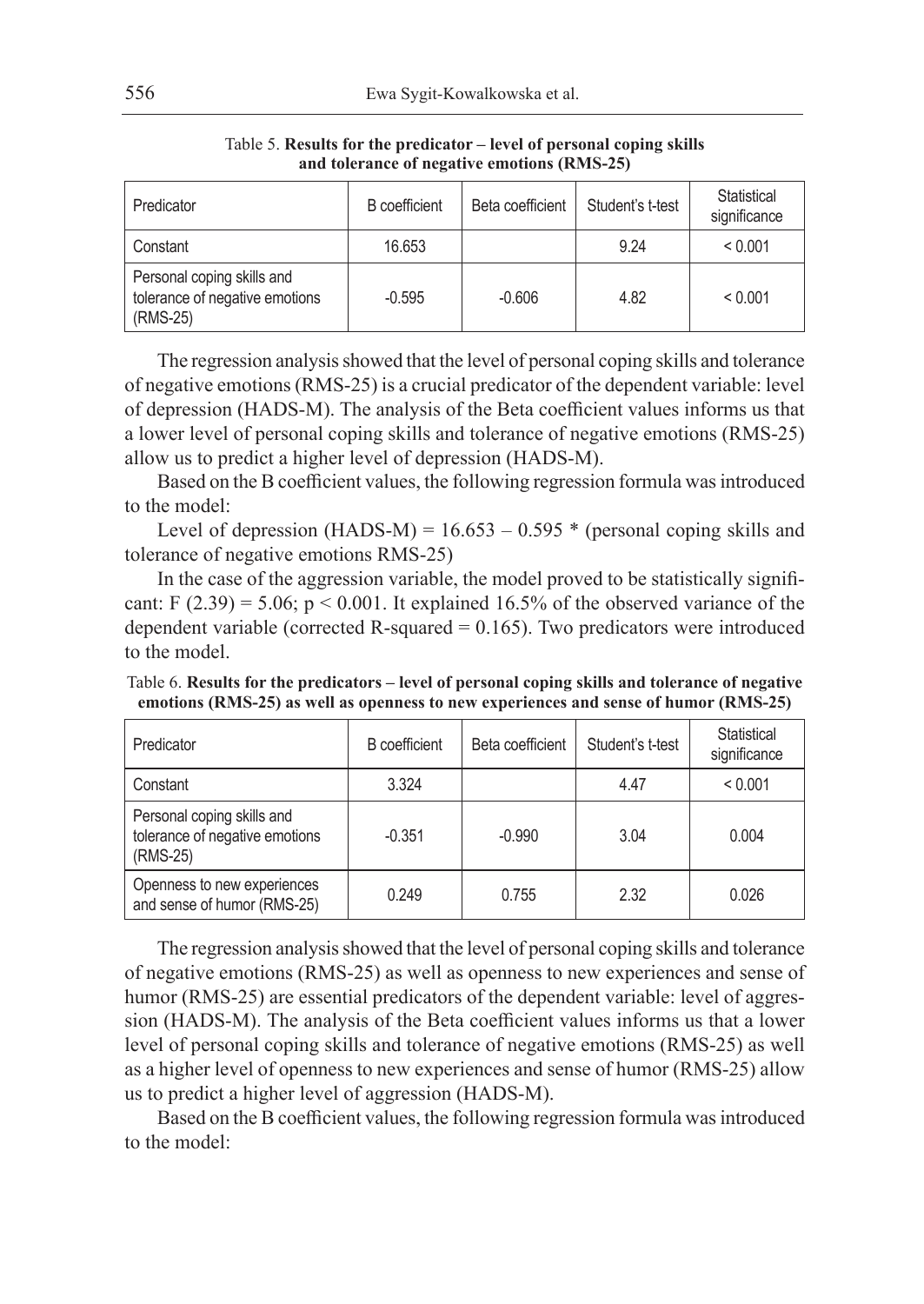Level of aggression (HADS-M) =  $3.324 - 0.351$  \* (personal coping skills and tolerance of negative emotions RMS-25) +  $0.249$  \* (Openness to new experiences and sense of humor RMS-25)

# **Discussion**

As quoted in the introduction, staying in conditions of solitary confinement is a difficult and traumatic situation, thus, it is recommended to examine the health consequences of incarceration in solitary confinement. Persons who serve sentences of imprisonment suffer from psychological disorders and the probability of committing a suicide by such people is seven times higher than among other members of society [16].

The studies on factors conducive to the health of persons affected by trauma show that the strongest predicator in predicting psychophysical health is optimism and social support [17, 18]. In the examined model both the first element (optimistic attitude to life) and the second element (regarding personal coping skills) constituted components of psychological resilience.

As the conducted analyses show, psychological resilience is a variable that positively correlates with the lack of anxiety and depression disorders, which is consistent with the studies conducted on other social groups, including students [19]. Research shows that resilience closely correlates with positive self-assessment, outlook on the world and future, and it is a strong predicate of positive emotionality of people. The higher the level of resilience, the higher the level of satisfaction and the lower level of depression. Therefore, resilience may be considered a characteristic that determines development of new competences of a person and shapes their outlook on life [20, 21]. As cited in W. Greve and U.M. Staudinger [22], psychological resilience may constitute a constellation of social conditions (among others a possibility of using social support), resources of an individual (e.g. optimism) and the problem-related situation of a person.

There has been little research conducted so far on psychosocial consequences of depriving women of freedom. K. Sitnik [23] claims that the differences in situations of women and men in solitary confinement are unquestionable. This distinctness is, first of all, determined by social factors, among which the dominant social role of women – the role of a mother and wife – is pivotal. H. Machel  $[24]$  points out that the relationship between women and their family is very strong and very emotional, which determines their poorer ability to cope with solitary confinement and continuous exposure to stress. Studies of incarcerated women show that their stay in a penitentiary is often associated with a family breakdown, loss of an apartment and intensified demoralization [25].

Accumulation of problems is not conducive to maintaining mental health of incarcerated women. In her research D.M. Boruc [26] showed that in conditions of solitary confinement, they demonstrate a high level of anxiety and depression as well as a higher level of emotional intelligence compared to incarcerated men. The paper by A. Chmielewska-Hampel et al. [27] shows that depression and anxiety negatively correlate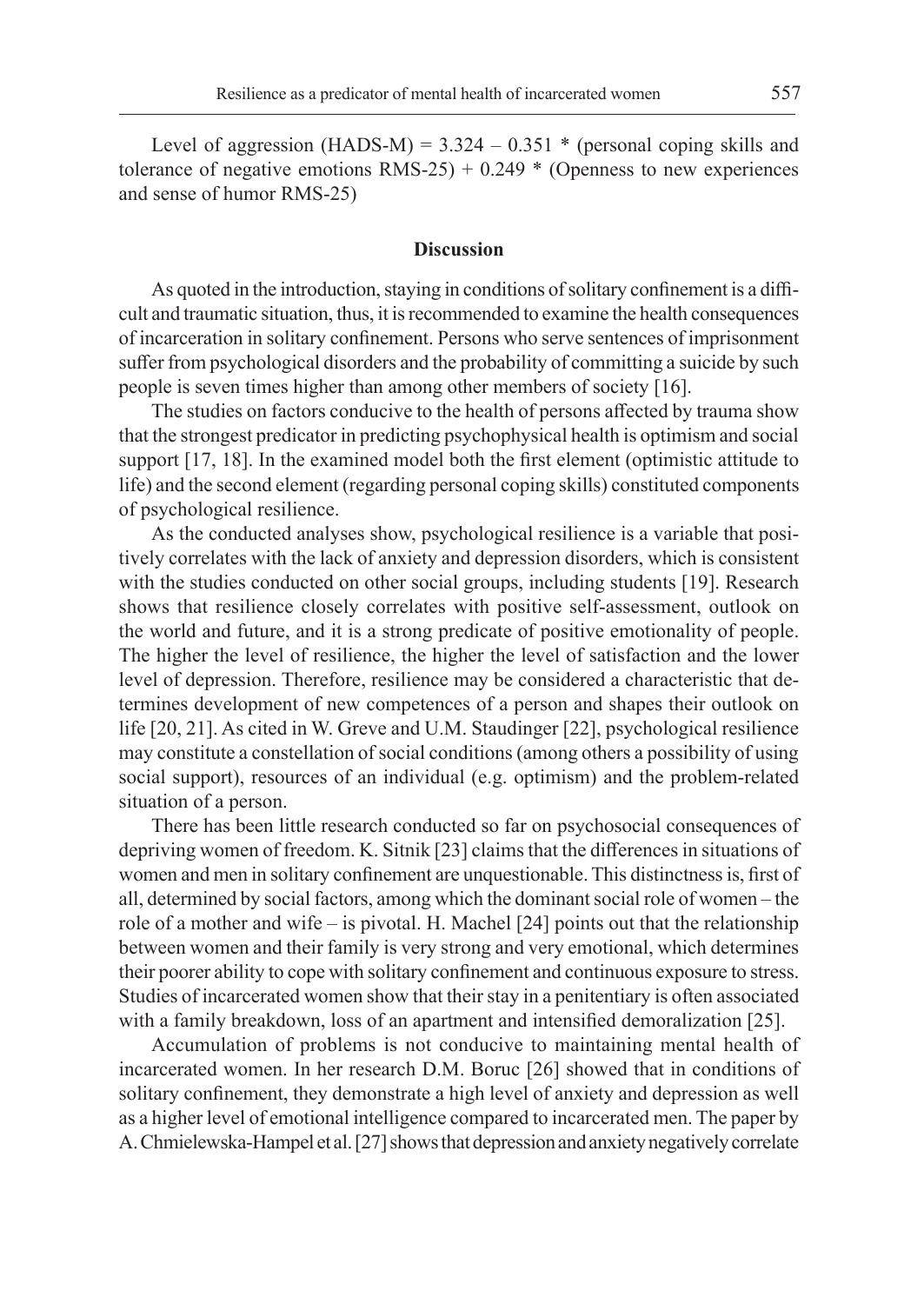with basic hope – a special conviction of an individual that the world is ordered and sensible as well as favorable to people. The research confirmed the image of psychological health of women incarcerated in penitentiaries that has so far been presented in other studies. The majority of the examined women (69%) suffered from anxiety disorders, whereas 40.4% of them had depression. At the same time higher intensification of the trait – tolerance of negative emotions and personal coping skills determines a better psychological condition.

Health consequences in every stage of imprisonment have special characteristics. The concept described by B. Waligóra and Z. Madej shows that the characteristic emotions associated the first stage of solitary confinement are depression, anxiety and empathy [28]. It may explain the results of this research, which showed that a shorter time of imprisonment was associated with higher level of anxiety.

An interesting area for continuation of research in this scope is the role of stress management strategies adopted by prisoners in predicting the level of psychological resilience of persons staying in conditions of solitary confinement.

Knowledge concerning personal competences, including the role of psychological resilience may help to create conditions which help to reduce negative effects of solitary confinement, contribute to effectiveness of a therapy in the conditions of institutional constraint and prevention of suicidal behavior, which constitutes a problem and challenge for penitentiary medicine.

The limitation resulting from the presented analyses concerns mainly the method of collecting data. Anonymity – required by the Bioethics Committee did not allow for differentiation of the group in terms of therapies or diagnosed addictions. This method of collecting data was optimal for maintaining complete anonymity, however, it also resulted in the collected material not being a random sample, since the questionnaires were completed only by volunteers. Additionally, comparison of research results between women and men allowed to verify the hypothesis in terms of the extent to which psychological resilience is a universal resource in the situation of solitary confinement.

## **Conclusions**

- The results of this research confirm the widely described problem of mental health disorders suffered by incarcerated women. The study demonstrated that the majority of the examined women had anxiety disorders, whereas 40.4% of them suffered from depression.
- The concept of psychological resilience is crucial in analyzing the differences in mental health of incarcerated women. High resilience allows to predict a better mental state, especially in terms of higher intensification of the trait – tolerance of negative emotions and competences of coping.
- In the examined group, an increased level of anxiety was found in women who spent shorter time in solitary confinement, which is consistent with the characteristics of health consequences for this stage of imprisonment.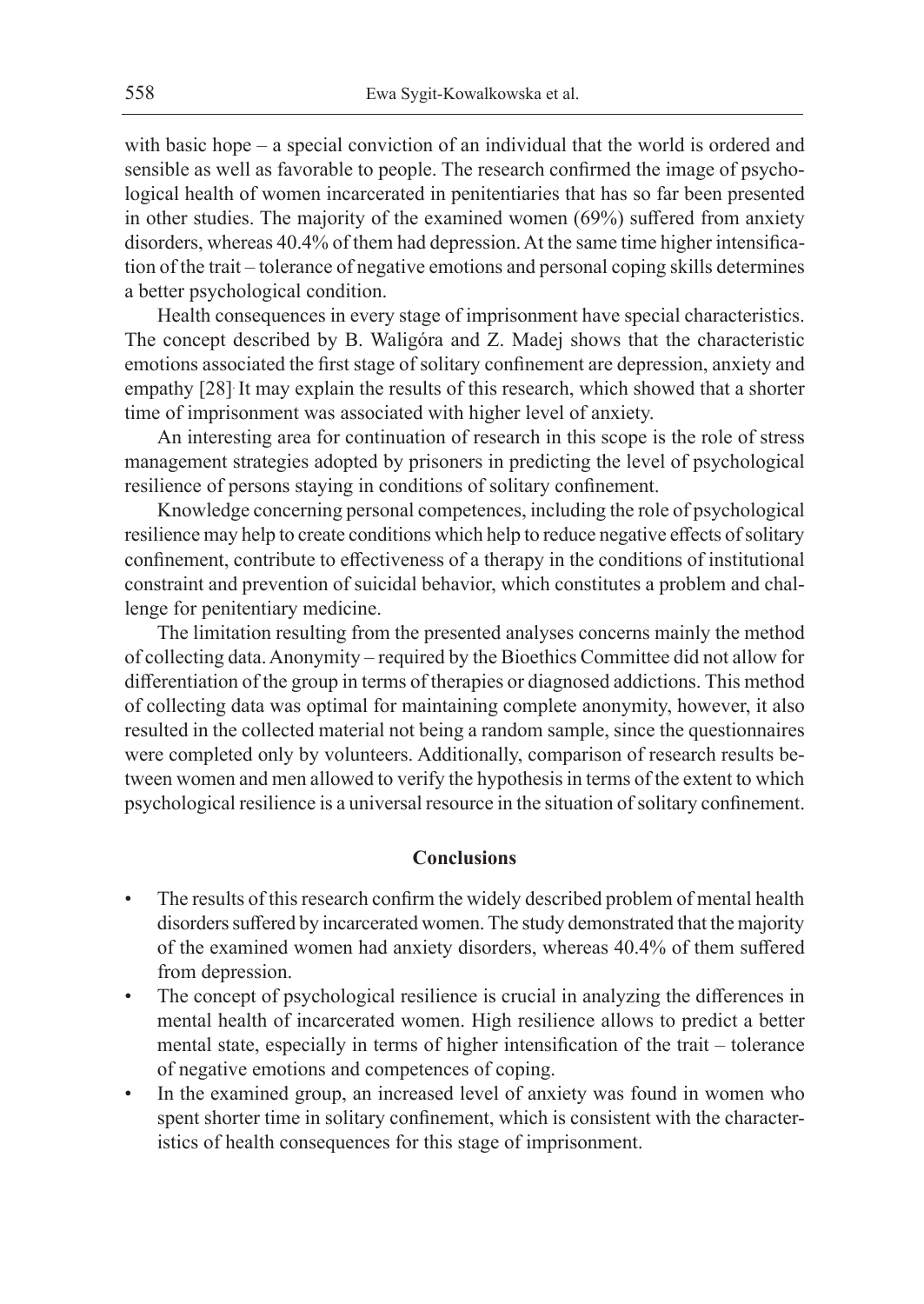## **References**

- 1. Murphy LB. *Further reflections on resilience*. In: Anthony EJ., Cohler BJ. ed. *The invulnerable child*. New York: Guilford Press; 1987. p. 84–105.
- 2. Rutter M. *Resilience in the face of adversity: Protective factors and resistance to psychiatric disorder*. Br. J. Psychiatry 1985; 147: 598–611.
- 3. Junik W. *Teoretyczne i empiryczne podstawy wzmacniania rezyliencji (resilience) u dzieci rodzin z problemem alkoholowym*. Dziecko Krzywdz. 2012; 40: 27–45.
- 4. Szwajca K. *Dyskurs na temat resilience konteksty i aspekty praktyczne*. Psychoterapia 2014; 168: 99–107.
- 5. Szwajca K. *Sprężystość (resilience) i odpowiedzi na doświadczenia urazowe fascynujący i trudny obszar badań*. Psychiatr. Pol. 2014; 48(3): 563–572.
- 6. Henderson N. *Resiliency at school*. Thousand Oaks, CA: Corvin Press; 1996.
- 7. Reivich K, Shatte A. *The resilience factor: 7 keys to discovering your inner strength and overcoming life's hurdles*. New York: Broadway Books; 2002.
- 8. Goffman E. *Charakterystyka instytucji totalnych*. In: Derczyński W, Jasińska-Kania A, Szacki J. ed. *Elementy teorii socjologicznych*. Warszawa: Wydawnictwo Naukowe PWN; 1975. p. 151.
- 9. Wawrzyniak M, Chmielewska-Hampel A. *Izolacja więzienna jako sytuacja trudna a aleksytymia*. Psychologia Jakości Życia 2009; 8(2): 125–138.
- 10. Sadowska M, Stępniak P. *Wybrane aspekty zdrowia psychicznego osób skazanych na dwie najsurowsze kary pozbawienia wolności w Polsce – rozważania teoretyczne*. Piel. Pol. 2013; 4(50): 283–288.
- 11. Warylewski J. *Wymiar sprawiedliwości karnej w Polsce diagnoza statystyczno-kryminologiczna wybranych aspektów*. In: *Między nauką a praktyką prawa karnego. Księga jubileuszowa profesora Lecha Gardockiego*. Warsaw: C.H. Beck Publishing House; 2014. p. 345–346.
- 12. Faust E, Magaletta PR. *Factors predicting levels of female inmates' use of psychological services*. Psychol. Serv. 2010; 7(1):1–10.
- 13. Ogińska-Bulik N, Juczyński Z. *Skala pomiaru prężności SPP-25*. Now. Psychol. 2008; 3: 39–56.
- 14. de Walden-Gałuszko K, Majkowicz M. *Ocena jakości opieki paliatywnej w teorii i praktyce*. Gdansk: Medical University; 2000.
- 15. Krespi Boothby MR, Cases A, Carrington K, Mulholland I, Bolger T. *The accuracy of HADS in detecting emotional distress in male prisoners*. Procedia Soc. Behav. Sci. 2010; 5: 95–98.
- 16. http://www.europarl.europa.eu/sides/getDoc.do?pubRef=-//EP//TEXT+TA+P6-TA-2006- 0341+0+DOC+XML+V0//PL [retrieved: 17.07.2016].
- 17. Segovia F, Moore JL, Linnville SE, Hoyt RE. *Optimism predicts positive health in repatriated prisoners of war*. Psychol. Trauma 2015; 7(3): 222–228.
- 18. Porębska K. *Wsparcie społeczne w warunkach izolacji jako wyznacznik skutecznej readaptacji*. Probacja 2009; 2: 49–58.
- 19. Robinson JS, Debakey ME, Larson CL, Cahill SP. *Relations between resilience, positive and negative emotionality, and symptoms of anxiety and depression*. Psychol. Trauma 2014; 6(supl.1): 92–98.
- 20. Mak WW, Ng IS, Wong CC. *Resilience: enhancing well-being through the positive cognitive triad*. J. Couns. Psychol. 2011; 58 (4): 610–617.
- 21. Werner EE, Smith RS. *Journeys from childhood to midlife: Risk, resilience, and recovery*. Ithaca, NY: Cornell University Press; 2001.